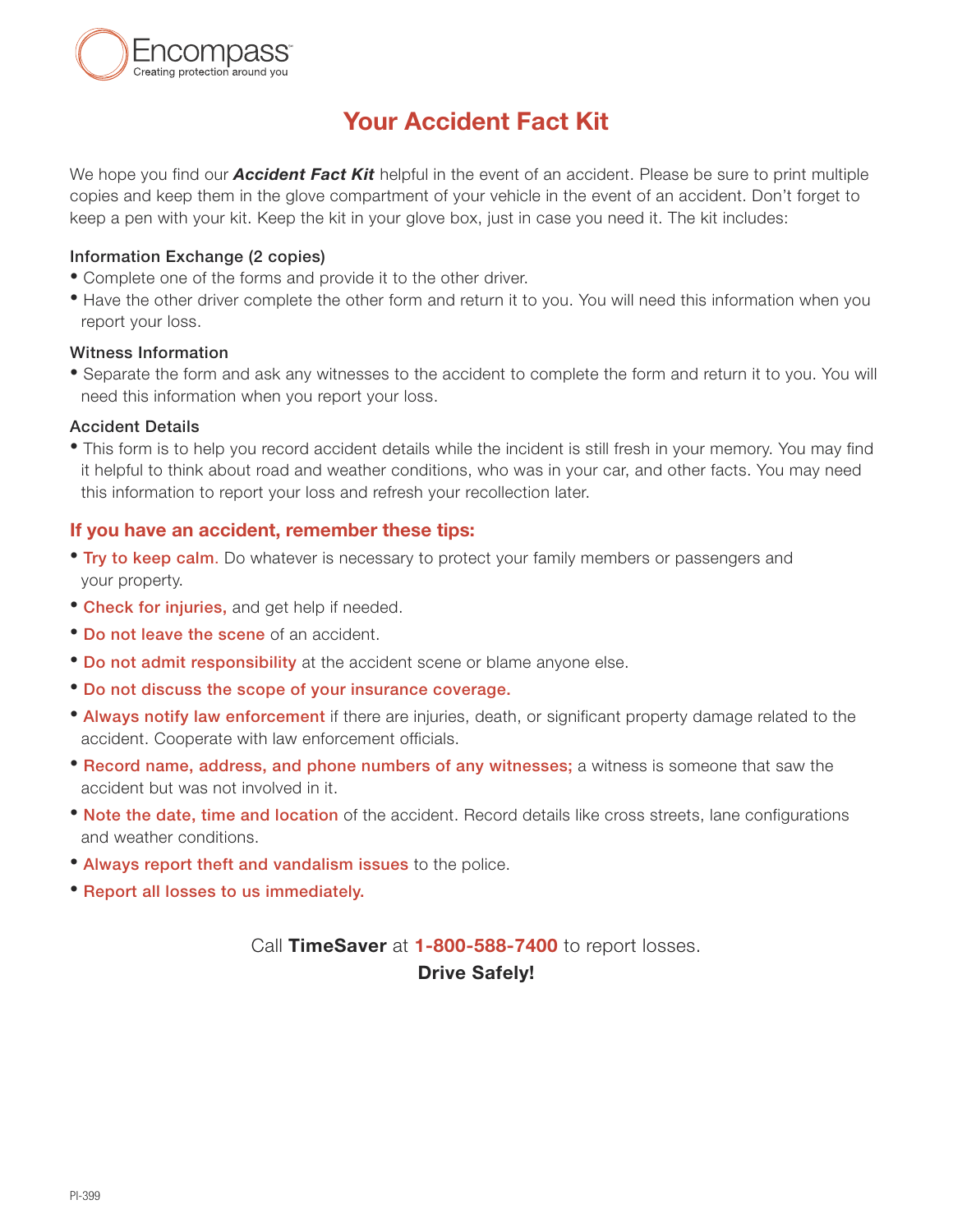

# **Information Exchange**

Complete one copy of this form and give it to the other party. Give the other copy to the other party to complete and return to you. Seek information from police regarding injured parties.

| <b>About you:</b>          |  |  |
|----------------------------|--|--|
|                            |  |  |
|                            |  |  |
|                            |  |  |
|                            |  |  |
|                            |  |  |
|                            |  |  |
|                            |  |  |
|                            |  |  |
|                            |  |  |
| <b>About your vehicle:</b> |  |  |
|                            |  |  |
|                            |  |  |
|                            |  |  |
|                            |  |  |

### **About the passengers or pedestrians:**

| Name | Date of<br><b>Birth</b> | Sex:<br>M/F | If injured, indicate<br>nature of injury | Home Phone<br>Work Phone | Address |
|------|-------------------------|-------------|------------------------------------------|--------------------------|---------|
|      |                         |             |                                          |                          |         |
|      |                         |             |                                          |                          |         |
|      |                         |             |                                          |                          |         |
|      |                         |             |                                          |                          |         |
|      |                         |             |                                          |                          |         |
|      |                         |             |                                          |                          |         |
|      |                         |             |                                          |                          |         |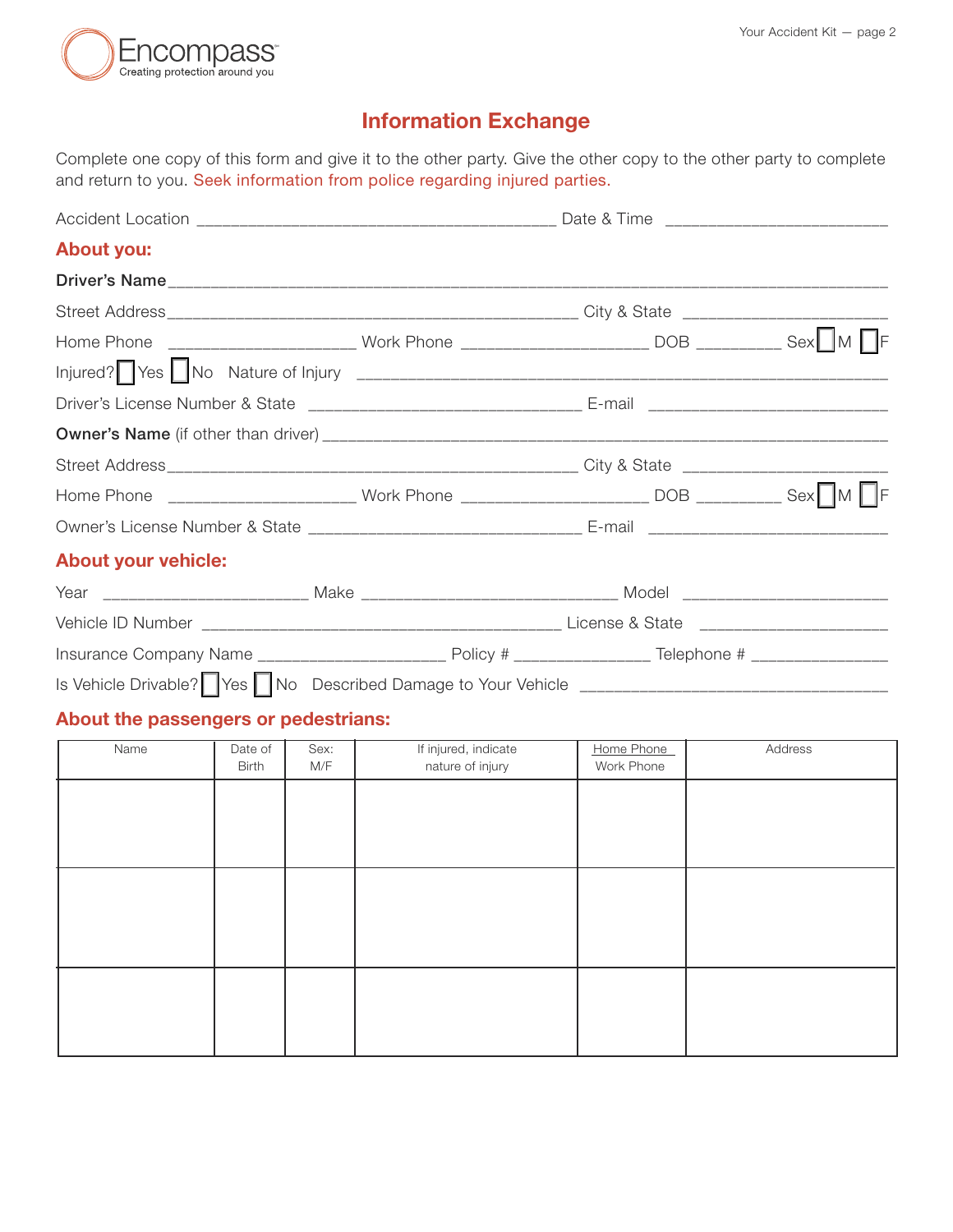

# **Information Exchange**

Complete one copy of this form and give it to the other party. Give the other copy to the other party to complete and return to you. Seek information from police regarding injured parties.

| <b>About you:</b>          |  |  |
|----------------------------|--|--|
|                            |  |  |
|                            |  |  |
|                            |  |  |
|                            |  |  |
|                            |  |  |
|                            |  |  |
|                            |  |  |
|                            |  |  |
|                            |  |  |
| <b>About your vehicle:</b> |  |  |
|                            |  |  |
|                            |  |  |
|                            |  |  |
|                            |  |  |

### **About the passengers or pedestrians:**

| Name | Date of<br><b>Birth</b> | Sex:<br>M/F | If injured, indicate<br>nature of injury | Home Phone<br>Work Phone | Address |
|------|-------------------------|-------------|------------------------------------------|--------------------------|---------|
|      |                         |             |                                          |                          |         |
|      |                         |             |                                          |                          |         |
|      |                         |             |                                          |                          |         |
|      |                         |             |                                          |                          |         |
|      |                         |             |                                          |                          |         |
|      |                         |             |                                          |                          |         |
|      |                         |             |                                          |                          |         |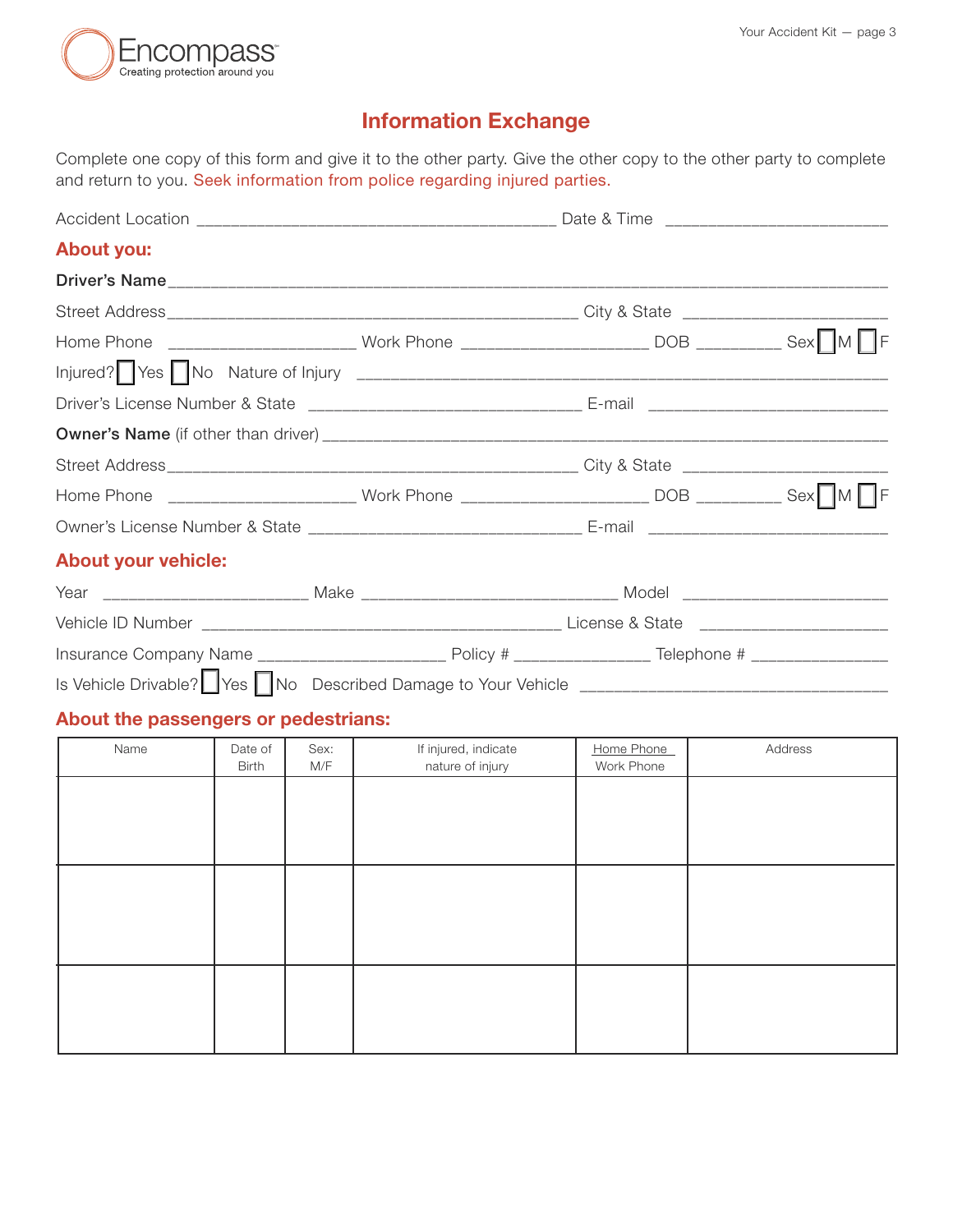

## **Witness Information**

You should give these cards to witnesses to fill out and return to you. Remember. . . a witness is someone that saw the accident, but was not involved in it.

| <b>Witness Information Card</b><br>Your cooperation in providing this information will help us to be fair to everyone involved. |            |                                  |           |  |
|---------------------------------------------------------------------------------------------------------------------------------|------------|----------------------------------|-----------|--|
|                                                                                                                                 | Thank you. |                                  |           |  |
|                                                                                                                                 |            |                                  |           |  |
|                                                                                                                                 |            |                                  |           |  |
| Did you see the accident happen?                                                                                                |            | Yes                              | <b>No</b> |  |
| Did you see anyone hurt?                                                                                                        |            | Yes                              | <b>No</b> |  |
| Were you riding in one of the vehicles?                                                                                         |            | Yes                              | <b>No</b> |  |
| Were you a pedestrian involved in the accident?                                                                                 |            | Yes                              | 1No       |  |
|                                                                                                                                 |            |                                  |           |  |
|                                                                                                                                 |            |                                  |           |  |
|                                                                                                                                 |            | Zip Code _______________________ |           |  |
| Telephone: Home _____________________ Work __________________ E-mail ___________                                                |            |                                  |           |  |

| <b>Witness Information Card</b>                                                                                                                            |  |                                                                          |  |  |  |
|------------------------------------------------------------------------------------------------------------------------------------------------------------|--|--------------------------------------------------------------------------|--|--|--|
| Your cooperation in providing this information will help us to be fair to everyone involved.<br>Thank you.                                                 |  |                                                                          |  |  |  |
|                                                                                                                                                            |  |                                                                          |  |  |  |
|                                                                                                                                                            |  |                                                                          |  |  |  |
| Did you see the accident happen?<br>Did you see anyone hurt?<br>Were you riding in one of the vehicles?<br>Were you a pedestrian involved in the accident? |  | Yes<br><b>INo</b><br>Yes<br><b>No</b><br><b>INo</b><br>Yes<br>1No<br>Yes |  |  |  |
|                                                                                                                                                            |  | Zip Code ______________________                                          |  |  |  |
| :Telephone: Home ____________________Work ___________________E-mail ____________                                                                           |  |                                                                          |  |  |  |